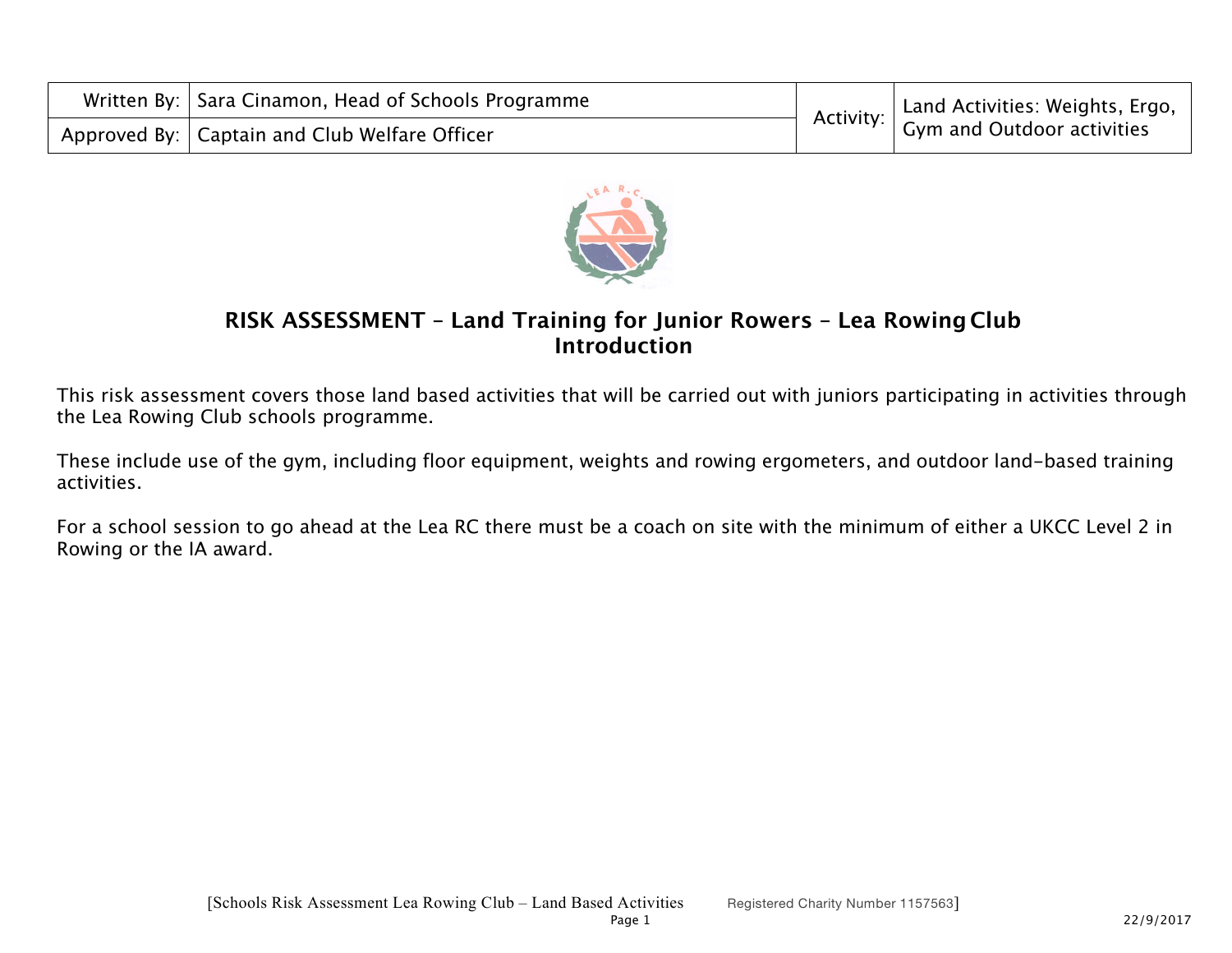| Rowing Club and<br>Lea Rowing Club (Land Training Activities)<br>Gym and outdoor<br>Location: |                                         |                  |                                              |                                                                            |                                                                                                                                                                                                                                  | Date: | 6 week course - Year Round                                |                  |
|-----------------------------------------------------------------------------------------------|-----------------------------------------|------------------|----------------------------------------------|----------------------------------------------------------------------------|----------------------------------------------------------------------------------------------------------------------------------------------------------------------------------------------------------------------------------|-------|-----------------------------------------------------------|------------------|
| Junior Beginner Athletes up to 16 in number<br>Group at Risk:                                 |                                         |                  |                                              |                                                                            |                                                                                                                                                                                                                                  |       |                                                           |                  |
| Hazard                                                                                        | Probability<br>of Accident<br>occurring |                  | Severity of<br>harm if<br>accident<br>occurs | Risk prior to<br><b>Risk Control Actions needed</b><br>control<br>measures |                                                                                                                                                                                                                                  |       | Level of risk<br>once actions<br>have been<br>carried out |                  |
|                                                                                               |                                         |                  |                                              | 1.1 Weights Room                                                           |                                                                                                                                                                                                                                  |       |                                                           |                  |
| Walking into a<br>weights station<br>while lifting in<br>progress                             |                                         | Very<br>unlikely | Moderate<br>harm                             | Low risk                                                                   | Explanation of the dangers in the gym<br>will occur regularly and all weights will be<br>conducted under supervision                                                                                                             |       |                                                           | Very low<br>risk |
| Injury due to<br>collapsing under<br>weight                                                   |                                         | Very<br>unlikely | Extreme<br>harm                              | Low risk                                                                   | All athletes will be supervised and taught<br>how to get rid of a weight so they do not<br>hurt themselves or others. There will also<br>be spotters where appropriate and the<br>safety bars will be used when doing<br>squats. |       |                                                           | Very low<br>risk |
| Injury due to<br>lowering a bar at<br>the completion<br>of a lift                             |                                         | <b>Unlikely</b>  | Extreme<br>harm                              | Medium risk                                                                | Athletes will be taught how to safely<br>place the weight down.                                                                                                                                                                  |       |                                                           | Low risk         |
| A weight falling<br>off the side of a<br>bar                                                  |                                         | Very<br>unlikely | Moderate<br>harm                             | Low risk                                                                   | Clamps will be used on the end of all<br>weight bars and checking at the position<br>of weights between every lift will be<br>advised                                                                                            |       |                                                           | Very low<br>risk |
| 1.2 Ergometer Room                                                                            |                                         |                  |                                              |                                                                            |                                                                                                                                                                                                                                  |       |                                                           |                  |
| Injury through<br>repetitive action                                                           |                                         | Unlikely         | Moderate<br>harm                             | Medium risk                                                                | Stretching and the teaching of<br>appropriate technique to all athletes will<br>reduce the occurrence                                                                                                                            |       |                                                           | Low risk         |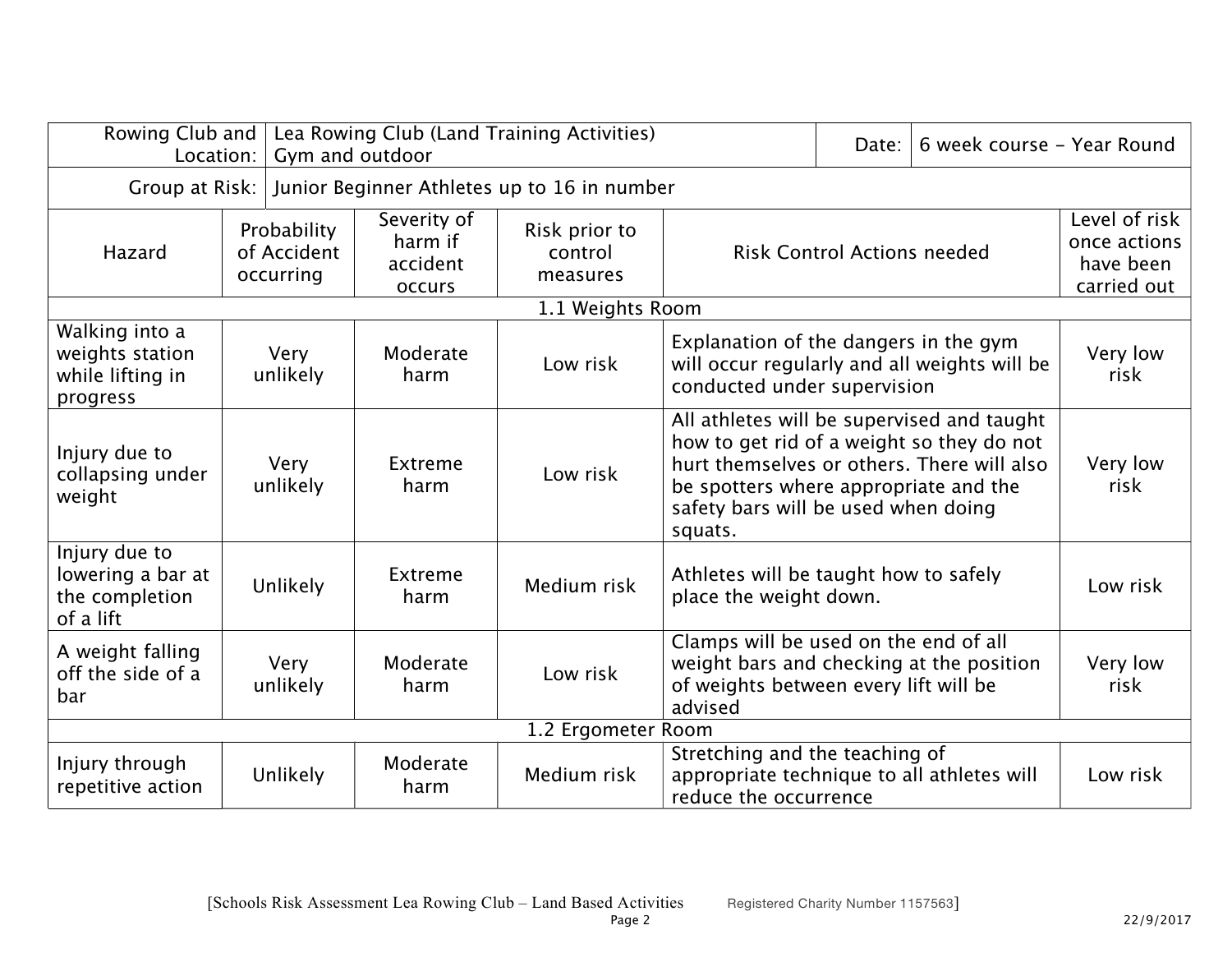| Hazard                                                                                     | Probability<br>of Accident<br>occurring | Severity of<br>harm if<br>accident<br>occurs | Risk prior to<br>control<br>measures | <b>Risk Control Actions needed</b>                                                                                                                                   | Level of risk<br>once actions<br>have been<br>carried out |
|--------------------------------------------------------------------------------------------|-----------------------------------------|----------------------------------------------|--------------------------------------|----------------------------------------------------------------------------------------------------------------------------------------------------------------------|-----------------------------------------------------------|
| Injury from the<br>athlete lifting<br>themselves off<br>the seat during<br>the drive phase | Very<br>unlikely                        | Slight harm                                  | Very low risk                        | If this is an exercise then there will be<br>someone to move the seat to ensure<br>athlete lands on the seat.                                                        | Very low<br>risk                                          |
| Injury due to<br>drag factor being<br>set at an<br>inappropriate<br>level                  | Very<br>unlikely                        | Moderate<br>harm                             | Low risk                             | Each athlete will have a drag factor that is<br>set to their gender, age and experience.<br>Every athlete will be taught how to adjust<br>the score on each machine. | Very low<br>risk                                          |
| Damage to<br>ergometer from<br>suspension<br>exercise - using<br>a boat tie                | Very<br>unlikely                        | Slight harm                                  | Very low risk                        | Ensure that the boat tie goes through<br>both sides of the arm to ensure there is<br>no twisting to the ergometer.                                                   | Very low<br>risk                                          |
| Injury from<br>doing the<br>suspension<br>exercise with a<br>boat tie                      | Very<br>unlikely                        | Moderate<br>harm                             | Low risk                             | This exercise is to be used in small<br>amounts to assist the athlete in<br>improving their body position and<br>therefore reduce injury.                            | Very low<br>risk                                          |
|                                                                                            |                                         |                                              | $1.3$ Gym                            |                                                                                                                                                                      |                                                           |
| Injury to slipping<br>on dusty floor                                                       | Very<br>unlikely                        | Slight harm                                  | Very low risk                        | The floor will be cleaned once a week and<br>swept when deemed appropriate                                                                                           | Very low<br>risk                                          |
| <b>Building Faults</b>                                                                     | Unlikely                                | Moderate<br>harm                             | Medium risk                          | All will be reported to the club<br>management committee and if necessary<br>the session moved or cancelled until<br>repairs are made.                               | Low risk                                                  |
| Objects left on<br>the floor                                                               | Very<br>unlikely                        | Slight harm                                  | Very low risk                        | Instructions for all athletes will be to<br>ensure that when finished with an item<br>that it is to be put away in the<br>appropriate place.                         | Very low<br>risk                                          |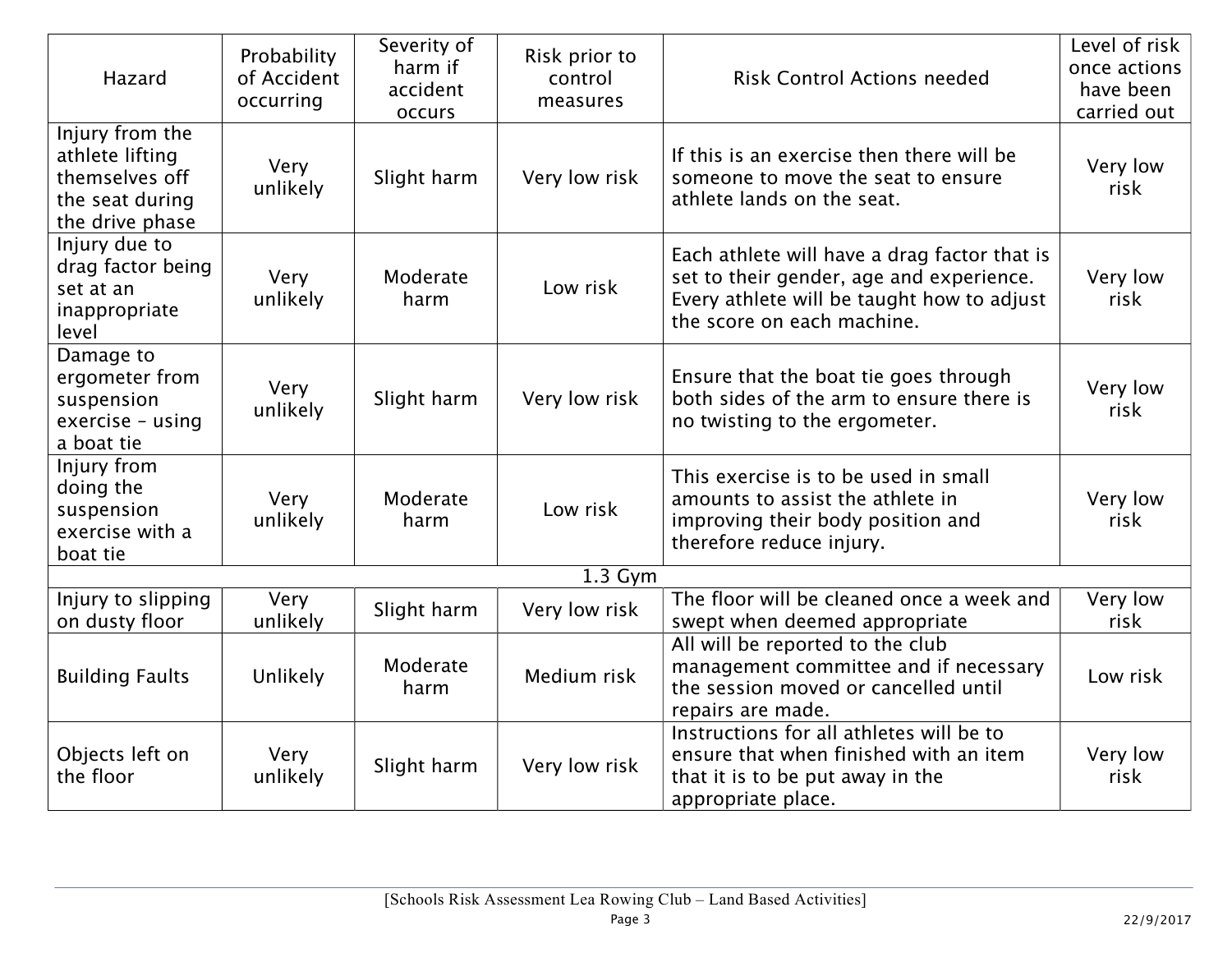| Hazard | Probability<br>of Accident<br>occurring | Severity of<br>harm if<br>accident<br><b>OCCULS</b> | Risk prior to<br>control<br>measures | <b>Risk Control Actions needed</b> | Level of risk<br>once actions<br>have been<br>carried out |
|--------|-----------------------------------------|-----------------------------------------------------|--------------------------------------|------------------------------------|-----------------------------------------------------------|
|--------|-----------------------------------------|-----------------------------------------------------|--------------------------------------|------------------------------------|-----------------------------------------------------------|

| 1.4 Playing Field                                                         |                 |                  |             |                                                                                                                                                                                                                                     |                  |  |  |
|---------------------------------------------------------------------------|-----------------|------------------|-------------|-------------------------------------------------------------------------------------------------------------------------------------------------------------------------------------------------------------------------------------|------------------|--|--|
| Stinging plants<br>on pathway to<br>field                                 | Likely          | Slight harm      | Medium risk | Path will be cleared when plants grow<br>over it.                                                                                                                                                                                   | Low risk         |  |  |
| <b>Heat Stroke</b><br>while exercising<br>outside                         | Unlikely        | Moderate<br>harm | Medium risk | During hot days water will be available to<br>drink and breaks will be spent in the<br>shade                                                                                                                                        | Low risk         |  |  |
| Hay fever                                                                 | Unlikely        | Slight harm      | Low risk    | Those athletes with hay fever will be<br>encouraged to bring medication if<br>necessary or will not exercise outside if<br>there are problems.                                                                                      | Very low<br>risk |  |  |
| Using activity<br>equipment in<br>park and falling<br>off                 | Likely          | Moderate<br>harm | Medium risk | All Athletes will be reminded that the aim<br>of using the equipment is to improve<br>balance and at no time should they run,<br>race or jeer other athletes to move<br>quicker                                                     | Low risk         |  |  |
| Twisting ankle<br>whilst doing hill<br>sprints                            | <b>Unlikely</b> | Moderate<br>harm | Medium risk | Athletes will be required to wear the<br>correct footwear and should stick to the<br>path where possible, taking increased<br>care when coming down hill                                                                            | Low risk         |  |  |
| Doing exercises<br>in field and<br>getting mud into<br>cuts or into eyes. | Unlikely        | Slight harm      | Low risk    | Athletes reminded to wash thoroughly<br>and cover cuts up with plasters before<br>exercising                                                                                                                                        | Very low<br>risk |  |  |
| 1.5 Individual                                                            |                 |                  |             |                                                                                                                                                                                                                                     |                  |  |  |
| Dizziness,<br>hyperventilation,<br>nausea and<br>exhaustion               | Likely          | Moderate<br>harm | Medium risk | Dizziness and hyperventilation and<br>general exhaustion is generally alleviated<br>by improved physical condition. All new<br>participants will be recommended to take<br>rests if required and not to push<br>themselves too hard | Low risk         |  |  |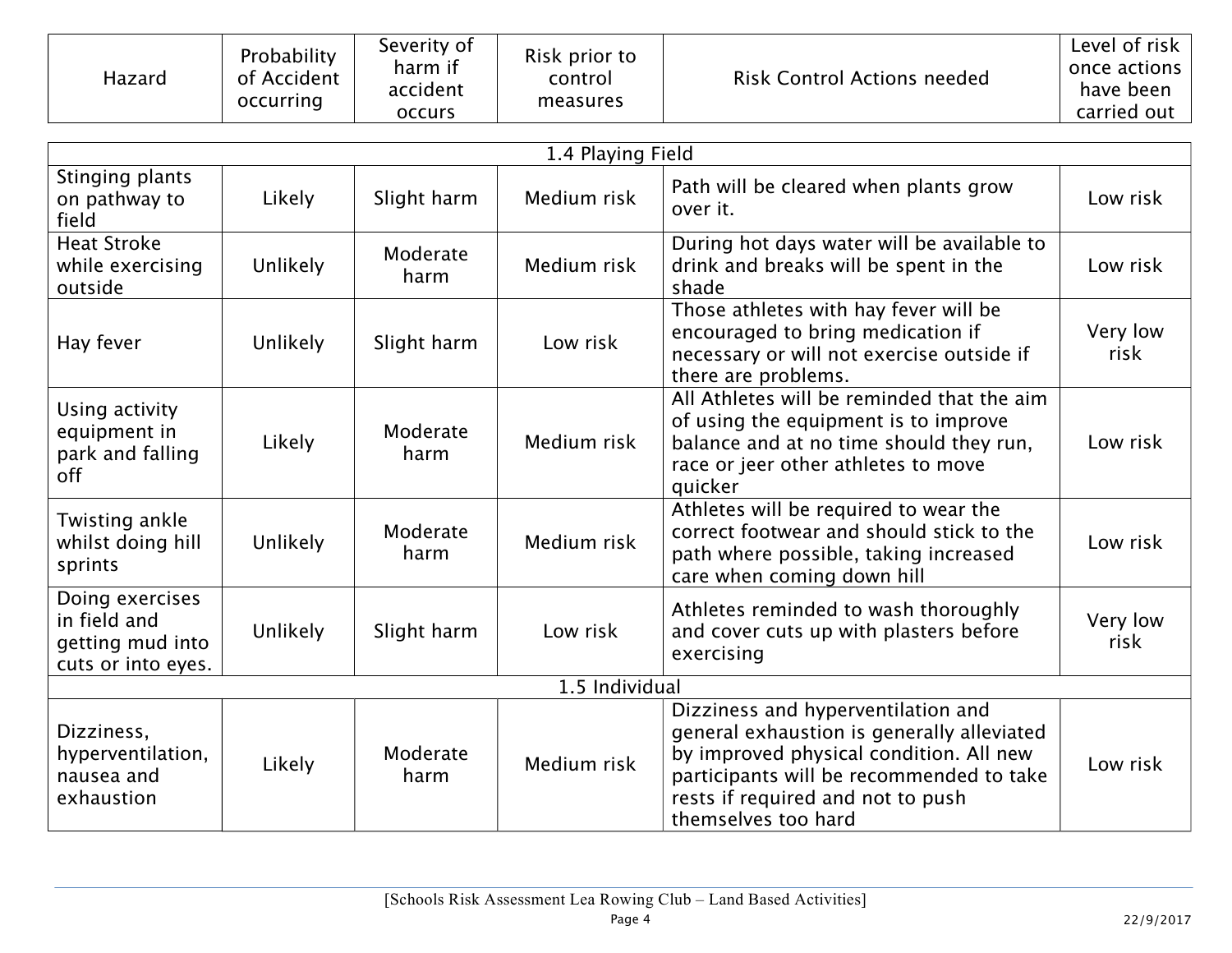| Hazard                                                                                             | Probability<br>of Accident<br>occurring | Severity of<br>harm if<br>accident<br>occurs | Risk prior to<br>control<br>measures | <b>Risk Control Actions needed</b>                                                                                                                                                                                                                                                                                                      | Level of risk<br>once actions<br>have been<br>carried out |
|----------------------------------------------------------------------------------------------------|-----------------------------------------|----------------------------------------------|--------------------------------------|-----------------------------------------------------------------------------------------------------------------------------------------------------------------------------------------------------------------------------------------------------------------------------------------------------------------------------------------|-----------------------------------------------------------|
| Dehydration                                                                                        | Likely                                  | Slight harm                                  | Medium risk                          | Participants will be encouraged to bring<br>water to every session                                                                                                                                                                                                                                                                      | Low risk                                                  |
| New comers to<br>the sport being<br>ill equipped to<br>deal with the<br>challenges of the<br>sport | Very Likely                             | Moderate<br>harm                             | High risk                            | Careful and gradual introduction to the<br>sport                                                                                                                                                                                                                                                                                        | Medium risk                                               |
| Cuts, bruises<br>and nose bleeds                                                                   | Unlikely                                | Slight harm                                  | Low risk                             | All cuts to be cleaned and dressed<br>accordingly any spilled blood will be<br>wiped up with disinfectant.                                                                                                                                                                                                                              | Very low<br>risk                                          |
| Muscle fatigue,<br>cramps,<br>sore/stiff joints,<br>pulled muscles,<br>ligaments or<br>tendons.    | Very Likely                             | Slight harm,<br>Moderate<br>harm             | Medium risk,<br>High risk            | All participants to warm up before<br>participating in the sessions. Participants<br>to stop training immediately and first aid<br>applied. Participants advised to seek<br>medical advice                                                                                                                                              | Medium risk                                               |
| Participants with<br>existing medical<br>conditions                                                | Unlikely                                | Extreme<br>harm                              | Medium risk                          | All participants must fill out a<br>membership form on which they should<br>declare any medical conditions. All<br>coaches to be made aware of these and if<br>condition affects the training they can<br>opt out of the exercise                                                                                                       | Low risk                                                  |
|                                                                                                    |                                         |                                              | 1.6 Other                            |                                                                                                                                                                                                                                                                                                                                         |                                                           |
| Fire                                                                                               | Very<br>unlikely                        | Extreme<br>harm                              | Low risk                             | If someone discovers a fire inform those<br>around them and the Coach and move<br>calmly towards the nearest exit. The<br>Coach needs to ensure that everyone in<br>their area is out of building and call the<br>fire brigade. Regular checks will be made<br>to ensure that all fire exits are clear and<br>all blockages are removed | Very low<br>risk                                          |